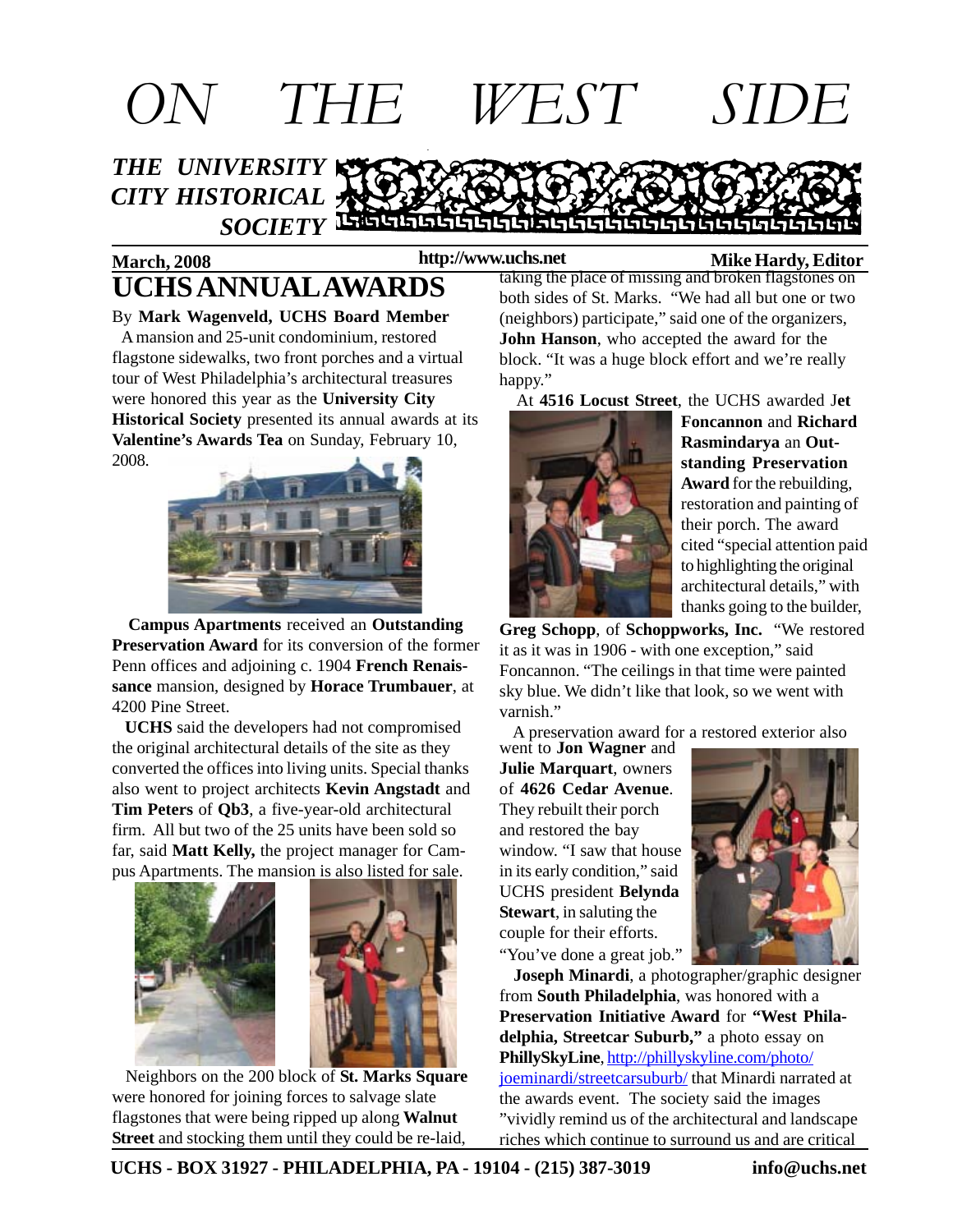#### Page 2

to our quality of life." It called the essay, which Minardi is hoping to publish in book form, a "major contribution to the appreciation of the architectural heritage of University City."

 The awards were presented at **The Castle**, the bed and breakfast and home of **Ellie and Nick Cernansky,** at **930 S. 48th St**. The awards committee was made up of society vice president **Stephen Wagner** and board members **Mo Phillips** and **Greg Olivieri.**

 The society also recognized many West Philadelphia blocks and addresses as **"2007 Gifts & Green Gifts to the Street,"** for projects including historically sensitive exterior repairs, restorations, multicolored paint schemes and greening improvements. These are itemized in this newsletter.

### **AN ODYSSEY TO A NEW SPACE Paul Kuhn**

Season<sub>3</sub> **COLLEGE OUTER COUNT** www.curiotheatre.org 215-525.1350

& **Jared Reed, Curio Theatre Curio Theatre Company** presents *The Odyssey* by **Homer** in a world premiere adaptation by **Jared Reed.** Curio veteran **Jennifer Summerfield** (*Catch-22, The Green Bird*) joins **Artistic Directors Paul Kuhn** and **Jared Reed** to dramatically

present this classic work at the **Calvary Center** February 21 to March 15, 2008 The Odyssey tells the tale of Odysseus' ill-fated

journey home after the end of the **Trojan War.** This fast-paced spoken-word performance tells an exciting and moving story of heroism, enduring love, reunion, and reconciliation, as audiences relive the journey of a man seeking to reclaim his life after war. Curio adapted and performed *The Iliad* in 2002, dubbed "a great story, well told" by the *Philadelphia Inquirer* and toured to numerous venues, including the **University of Oxford, UK** where their performances were sold out. They continue with its sequel in the same spirit, as a dramatic recitation accompanied by a subtle soundscape created by the actors themselves. After more than 2500 years, this work remains poignantly relevant and personally illuminating.

This production will be Curio's first in their new

space at the **Calvary Center, 48th & Baltimore Avenue** – the awe-inspiring sanctuary of the Church, unused for 25 years, and now in restoration. Curio is working with the Calvary Center to fully transform the sanctuary, complete with 25 foot **Tiffany** stained glass windows, into a professional theater venue in West Philadelphia. The Odyssey will be performed in the space 'as is' while additional funds are raised to complete the renovations. This is an opportunity to see this groundbreaking company in a truly amazing setting, and a chance to share in their most exciting phase of growth and development to date.

 Check out www.curiotheatre.org or call (215) 525- 1350 for details and ticket sales. This is the last week to check out the historic drama and dream of others in the future in the "new space."



#### **OLD HOUSE FAIR**

 The **2008 Old House Fair,** one of the longest running house restoration-themed fairs on the **East Coast**, will take place on Saturday, March 22, 2008, from 9 am to 5 pm. Presented by the **Preservation Alliance for Greater Philadelphia**, the Fair will be held at the **Germantown Friends School**, located at **31 West Coulter Street**. General admission is \$10. Tickets may be purchased online at

**www.preservationalliance.com**, or at the door. Designed to connect owners of older and historic homes who are interested in repairs, major restoration, landscaping, or interior design, with the appropriate professional resources, the 2008 Old House Fair will provide attendees a special opportunity to directly and freely interact with business and trade professionals operating in the greater Philadelphia metropolitan region.

 The Fair will feature 75 booths of professional vendors, consultants & specialists, along with a select group of local and state preservation and design organizations.

Professionals will offer hands-on demonstrations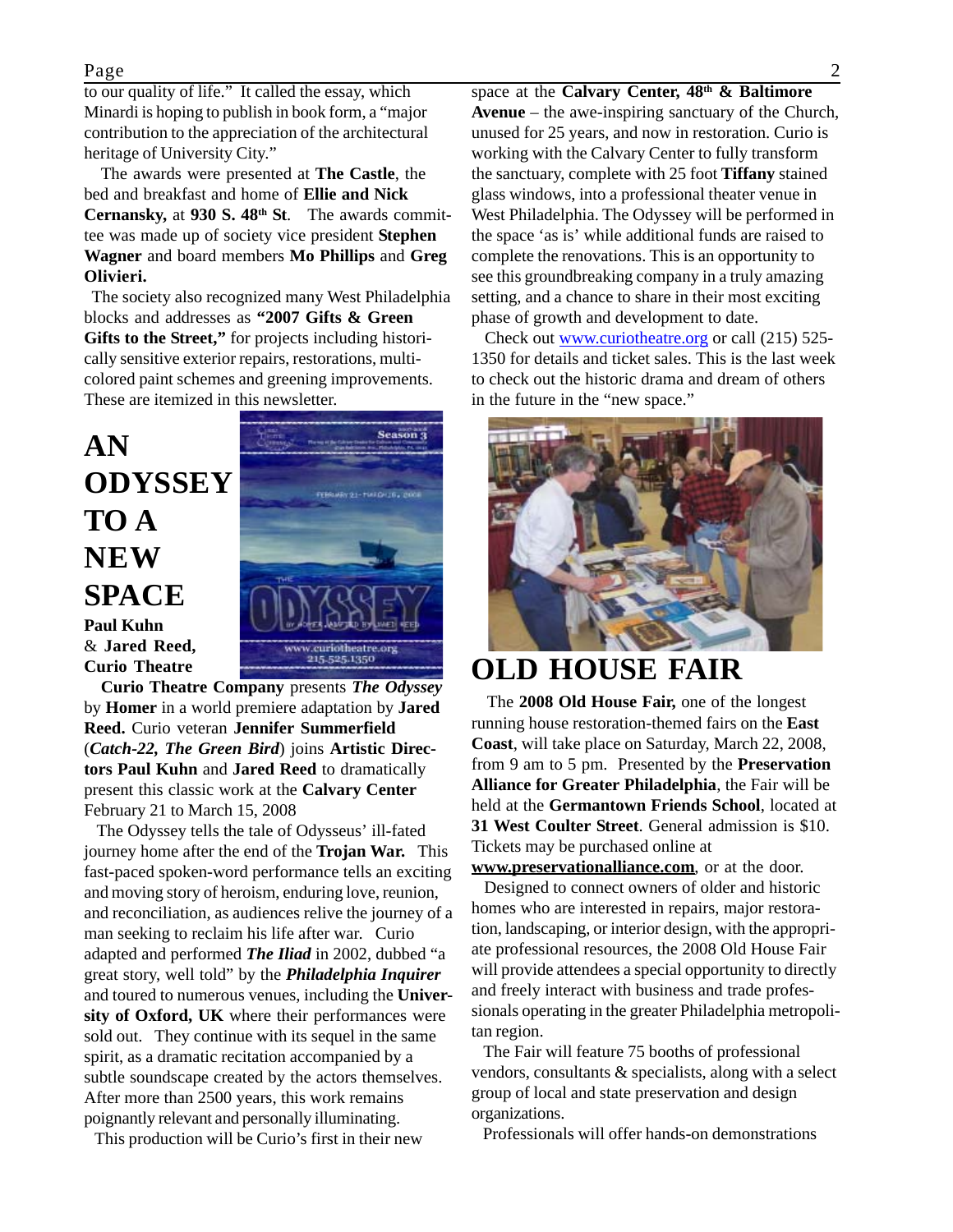#### Page 3

pertaining to their skills, services or products throughout the day in a centrally designated demonstration area. In addition to demonstrations, a variety of presentations relating to maintenance and restoration of older houses will be offered by area specialists.

 Free 15-minute consultations with old house professionals will be offered to participants at the **"ASK THE EXPERTS"** booth. **John Crosby Freeman, "The Color Doctor"**, featured in *The Old House Journal***,** will also be offering free 15 minute exterior paint consultations throughout the day. The **"2008 Awards of Recognition"** will be presented to private homeowners who have shown exemplary stewardship in historic preservation through renovation and maintenance of their property.

 For more information, please contact **Patrick Hauck** at 215.546.1146 ext.4 or visit: www.preservationalliance.com.

9th Annual Party for the Park - Thursday, May 8, 2008



### **PARTY FOR THE PARK**

 Each spring, the University City community comes together for a very important cause: raising funds to support the maintenance of **Clark Park**. With its 300 trees, much-used new playground, beloved statue of *Charles Dickens and Little Nell* and the historic **Gettysburg Stone**, this nine acre green space is the largest park in the neighborhood, the site of countless festivals and celebrations, a popular farmers' market, a youth soccer league, and so much more.

 **The Party for the Park** will be held just outside Clark Park at the **University of the Sciences in Philadelphia**, and will take place on Thursday, May 8 from 5:00 to 9:00 PM. The **"Tropical Sunset"** theme will have us enjoying fruity drinks on an imaginary beach, so bring your shades and your suntan oil!

 For the past eight years, proceeds from the Party have vastly improved the quality of Clark Park, our children's lives, and our neighborhood. Proceeds pay for supplemental park maintenance: mowing grass, edging walkways, weeding, fertilizing, mulching trees, emptying trash cans, and seasonal clean-ups.

 The annual Party for the Park is an opportunity for neighbors to come together; it's a festive evening for a very good cause. The funds we raise are needed to supplement the maintenance provided by the City of Philadelphia. Look for our official announcement soon, both in electronic form and on paper in your mailbox!

## **UCHS WEBSITE ADDITIONS**

 include links to two recent **UCHS Preservation Initiative Awards, Matt Grubel's "The Building of West Philadelphia – An Historical Survey of Suburban Architecture"** for 2005 and **Joseph Minardi's** photo essay, **"West Philadelphia, Streetcar Suburb"** for 2007. Check out www.uchs.net to access these major additions to appreciating University City's very special architecture and critical instruments assisting in its historic preservation.

### **SAVE THESE DATES**

 Saturday, May 10, 2008 – **Spruce Hill Community Association MayFair**, in **Clark Park, 43rd and Baltimore Avenue**, 11 am to 4 p.m

 Saturday, May 31, 2008 – **Powelton Village House Tour, Powelton Village Civic Association,** \$25, \$30 on day of tour

 Sunday, June 1, 2008 – **Twin Houses of University City House Tour** - \$20 UCHS members, \$30 general public, \$35 on day of tour

## **SPECIAL THANKS TO**

 those who recently renewed their UCHS membership dues, especially those who gave additional contributions as **Friends of UCHS, David & Linda Blythe; Ron Elum & Bob Cordero; The Enterprise Center CDC; Elaine Giovando; Marja & Jan B. Hoek; Eddie Brady & Amy Johnson; Aravind & Susan Joshi; Jeff Rubidge & Grace Kao; Dan Liberatoscioli, The Restaurant School; Catherine Carr & Louis Tannen; Chris Tadeo & Wayne Marquardt; John Puckett & Karin Schaller;** and those who made especially generous contributions as **Sustainers of UCHS: Bertram Balch, Jr.; Tom McCarron & Richard Keiser; Brian Ratigan & Melani Lamond; Roy Harker & Bob Ranando; Peter Shelton** and **Belynda Stewart.**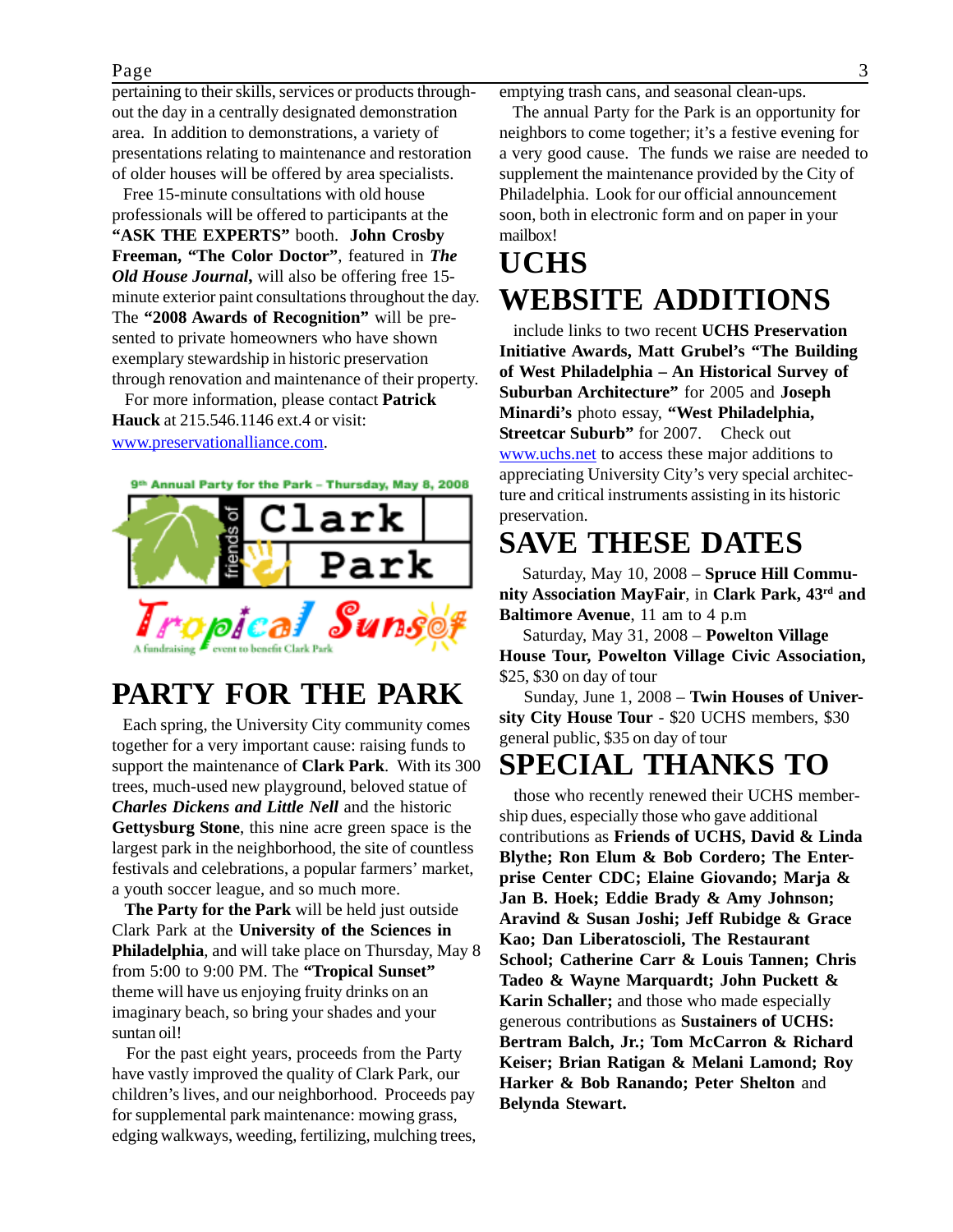## The **UNIVERSITY CITY HISTORICAL SOCIETY** thanks those responsible for the **"Gifts to the Streets"** given by those below during **2007** These exterior preservation efforts enrich us all. **THANK YOU!**

**313 N. 31st Street** – repairing, repointing and reglazing exterior brickwork, repairing the roof, gutters and windows, Peter & Katarina Koutroubas, 2727 Brown Street, 19130 **229 S. 42nd Street** – restoration of second & third floor arched windows and multicolored paint, John & Bettsey **McCoubrey 336 S. 42nd Street** – repair of the Pine Street bay, pointing and multicolored paint, Steve Herman, Diamond Enterprises, 4019 Locust Street, 19104 **319 S. 43rd Street** – bay & side façade restoration, new roofing, Michael G. Stauffer with Ramos Roofing **327 S. 43rd Street** - leaded glass window restoration and multicolored paint scheme, Bimal Desai & Natatie Balamuth **406 S. 43rd Street** – new porch columns, paint, Bob & Claudia Christian **439 S. 43rd Street** – façade windows restoration, Christopher Puchalsky **420 S. 44th Street** – restored slate roof, Glen Sacks & William Valerio **438 S. 44th Street** – restored slate roof, John Holmes & Jennifer Andrews with Russell Roofing **435 S. 45th Street** – roof restoration, Robert & Dorothy Larson with Russell Roofing **509, 11, 13 S. 45th Street** – restored roofs, Marsha Robb & Arthur Staddon with Russell Roofing **252 S. 46th Street** – restored façade, Patrick & Noel Coyle, 2015 Lodges Lane, Oreland, PA 19075 **924 S. 46th Street** – restoration of the façade and front doors, Joe Arters & Ann Karlen **418 S. 47th Street** – multicolored paint, Jacob & Vivianne Nachmias **814 S. 47th Street** – façade renovation and multicolored paint scheme, The Lai Family **910 S. 47th Street** – restored facades and multicolored paint, Robert Schnoll **901 S. 48th Street** – porch repairs and multicolored paint, Sheldon Schwartz, 428 N. 34<sup>th</sup> Street, Suite 2, 19104 **916 S. 49th Street** – multicolored paint, Robert & Marianne Smith **930 S. 49th Street** – new roofing & flashing, Todd & Elizabeth Lamitina with Fred Mastroni Roofing **1004 S. 49th Street** – façade window moldings, paint, Natalie Costa & Amy Laura Cahn **1008 S. 49th Street** – new porch roof and façade window moldings, paint, Dudley Brown with Lloyd Sterrett **1012 S. 49th Street** – new porch roof, Lloyd & Amy Sterrett **1014 S. 49th Street** – façade repairs, porch repairs and roofing, Walter & Carrie Benton with Lloyd Sterrett **1123 S. 51st Street** – restored porch and second floor bay, Michelle Robinson, 1120 S. 51<sup>st</sup> Street, 19143 **4629 Baltimore Avenue** – multicolored paint, The Montrose Apartments, Drexel Property II LLC, 1600 Market Street, Ste 410, 19103 **4701 Baltimore Avenue** – new roofing and multicolored paint, Gary Bronson & Fred Wolfe **4711 Baltimore Avenue** – multicolored paint, Marrie Baldos, 116 W. Allens Lane, 19119 **4738 Baltimore Avenue** – restored porch, multicolored paint, Jennifer & Judith Grimm with Louis Tannen Fine Carpentry, 4716 Windsor Avenue, 19143 **3301 Baring Street** – new stucco and paint, La Gioconda UC LLC, 939-41 Washington Street, 19147 **3412 Baring Street** – restored porch deck and front steps, Jonathan Eells & David Sims **4616 Cedar Avenue** – restored front porch and multicolored paint, Jon Wagner & Julie Marquart **3416 Hamilton Street** – restored porch and complete detailing in collaboration with 3418 Hamilton Street, Frank Sarlo, 3416 Baring Street with Frank Reis, Walnut Tree Construction, Inc., 532 E. Church Lane, 19144 **3418 Hamilton Street** – restored porch and complete detailing in collaboration with 3416 Hamilton Street, John Culhane & David Girasole, with Frank Reis, Walnut Tree Construction, Inc., 532 E. Church Lane, 19144 **4722 Hazel Avenue** – removed aluminum siding and enclosed porch, restored façade and front doors, multicolored paint, Marvin Caldwell, Jr. with Jeff Strong, 4100 Haverford Avenue, 19104 **4934 Hazel Avenue** – rehabbed bay windows, new roof, Rosa Stephens, 19143 with the Historic Properties Repair Program **4107 Locust Street** – porch restoration, Dan McCoubrey, 208 E. Gravers Lane, 19118 **4317 Larchwood Avenue** – multicolored paint, James Menasion & Elizabeth Mathews with Perkis Painting **4326 Larchwood Avenue** – multicolored paint, Christine Nelson & David Comberg **4333 Larchwood Avenue** – porch restoration, Josef & Jennifer Wegner **4516 Locust Street** – porch restoration, Jet Foncannon & Richard Rasimndarya with Greg Schopp, 1009 S. 48<sup>th</sup> Street, carpenter/contractor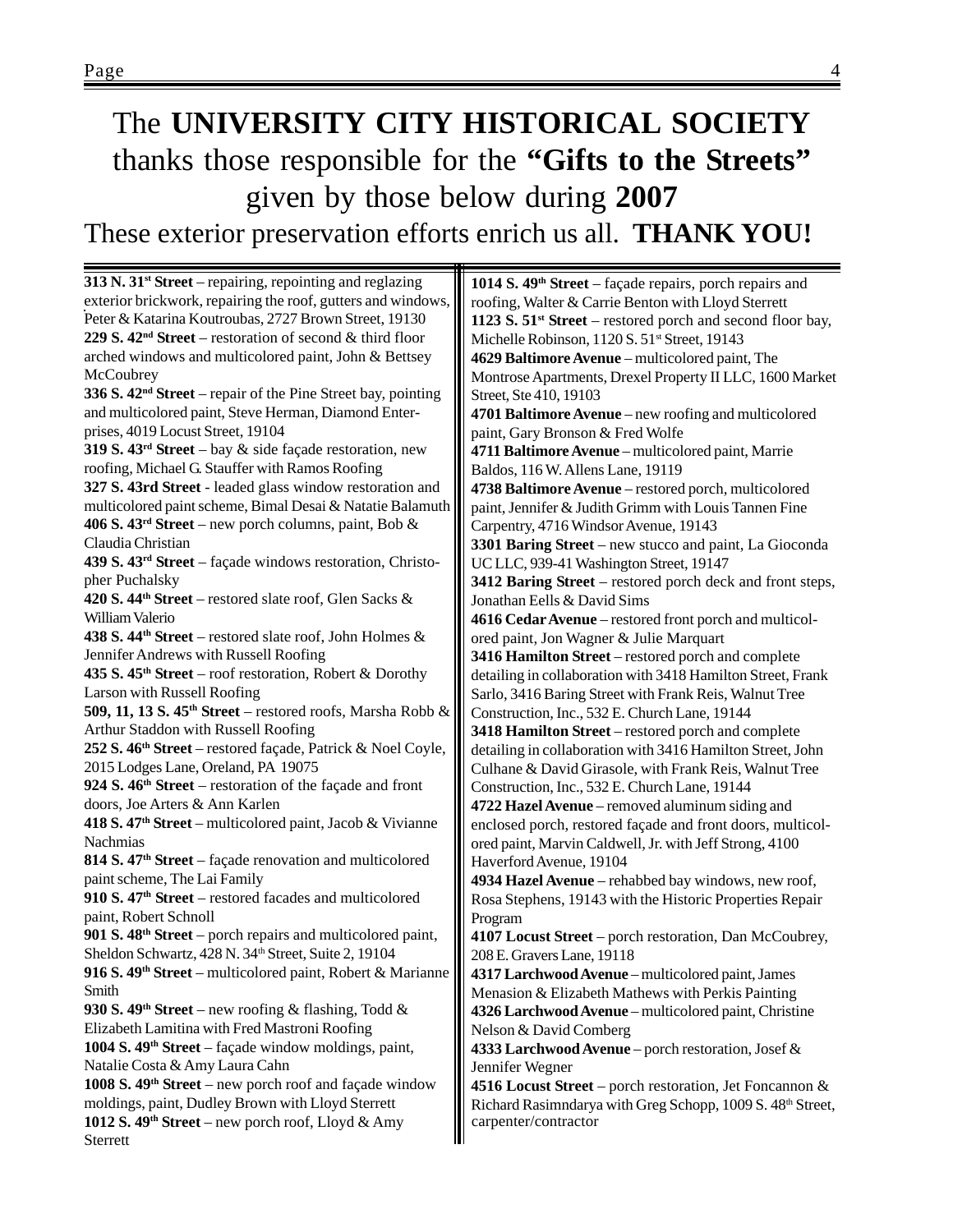| Page                                                                                                                                                                                                                                                                                                                                                                                                                                                                                                                                                                                                                                                                                                                                                                                                                                                                                                                                                                                                                                                                                                                                                       |                                                                                                                                                                                                                                                                                                                                                                                                                                                                                                                                                                                                                                                                                                                                                                                                                                                                                                                                                                                                                                                                                                                                                                                                    |
|------------------------------------------------------------------------------------------------------------------------------------------------------------------------------------------------------------------------------------------------------------------------------------------------------------------------------------------------------------------------------------------------------------------------------------------------------------------------------------------------------------------------------------------------------------------------------------------------------------------------------------------------------------------------------------------------------------------------------------------------------------------------------------------------------------------------------------------------------------------------------------------------------------------------------------------------------------------------------------------------------------------------------------------------------------------------------------------------------------------------------------------------------------|----------------------------------------------------------------------------------------------------------------------------------------------------------------------------------------------------------------------------------------------------------------------------------------------------------------------------------------------------------------------------------------------------------------------------------------------------------------------------------------------------------------------------------------------------------------------------------------------------------------------------------------------------------------------------------------------------------------------------------------------------------------------------------------------------------------------------------------------------------------------------------------------------------------------------------------------------------------------------------------------------------------------------------------------------------------------------------------------------------------------------------------------------------------------------------------------------|
| 4519 Locust Street – porch restoration in collaboration<br>with 4517 Locust Street, David & Jon Paul Tilley<br>4607 Springfield Avenue - restored roof, Edwin Robertson<br>with Russell Roofing<br>4807 Springfield Avenue – multicolored paint, Jim $\&$<br>Kathleen Ross<br>222 S. Melville Street - porch & column restoration,<br>repainting, Marie Hayward<br>223 S. Melville Street – porch $\&$ column restoration,<br>multicolored paint, Monica Calkins & Steven Wagner<br>228 S. Melville Street – multicolored paint, curb repair and<br>sidewalk replacement, Bernadette & Russ Petcavage<br>230 S. Melville Street – multicolored paint, brick<br>repointing and cleaning, curb repair and sidewalk replace-<br>ment, Joshua & Nsenga Johannson<br>4914 Osage Avenue – multicolored paint, front garden<br>plantings, Keith M Donnellan & Kristina A Tederstrom<br>4916 Osage Avenue – multicolored paint, Donald Stevens<br>& Judith Silver<br>4511-15 Pine Street – porch repairs, Neighbor Restora-<br>tions, St. Leonards, 3819-33 Chestnut, 19104<br>4525 Regent Street – new porch roof, Marvin Brown, 558<br>S.48 <sup>th</sup> Street | 4527 Regent Street – new porch roof, Michael Maldonado<br>4200 Spruce Street – new roof and copper flashing, David<br>Adelman, Campus Apartments, 4043 Walnut Street, 19104<br>with J & J Nania Roofing, PO Box 446, Lansdowne, PA<br>191050<br>4226 Spruce Street – multicolored paint, Jacqui Bowman,<br>University City Arts League<br>224 St. Marks Square – restoration of front window, Luisa<br>Boverini & Jeff Heit<br>4810 Trinity Place - new porch roof, Aaron & Tania<br>Hyman<br>4816 Windsor Avenue – porch restoration, Gunter $\&$<br>Elizabeth Stegner, with Rod Boston, Boston Design &<br>Construction Co. Inc., 611 Mason Avenue, Drexel Hill, PA<br>19026<br>4817 Windsor Avenue – porch restoration, Michele<br>Walcoff, with Rod Boston, Boston Design & Construction<br>Co. Inc., 611 Mason Avenue, Drexel Hill, PA 19026<br>4819 Windsor Avenue – porch restoration, Edison Freire &<br>Pamela Kane, with Rod Boston, Boston Design & Con-<br>struction Co. Inc., 611 Mason Avenue, Drexel Hill, PA 19026<br>500 Woodland Terrace - windows, trim, and cornice<br>repairs, well-detailed reconstruction of the rear shed and<br>multicolored paint scheme, Kevin Takakuwa |

## The **UNIVERSITY CITY HISTORICAL SOCIETY** thanks those responsible for the **"Green Gifts to the Streets"** given by those below during **2007** These gardening and greening efforts enrich us all. **THANK YOU!**

| 200 block of S. $43rd$ Street – new trees, gardens, garbage                    | 910 S. $47th$ Street – new front gardens, Robert Schnoll                |
|--------------------------------------------------------------------------------|-------------------------------------------------------------------------|
| can holders, Melissa Barrett, 206 S. 43 <sup>rd</sup> St., with the            | 1118 S. $51$ <sup>st</sup> Street – new front garden, Mr & Mrs. Luther  |
| assistance of the Spruce Hill Community Association Block                      | McNeal                                                                  |
| Improvement Grant Program, UC Green, University City                           | 1120 S. $51$ <sup>st</sup> Street – new front garden, Michelle Robinson |
| District, the Tree Tenders Program of the Pennsylvania                         | 1124 S. $51$ <sup>st</sup> Street – new front garden, Clyde & Susie     |
| Horticultural Society, Apartments @ Penn, Fairfax Apart-                       | Locke                                                                   |
| ments and UC Green Corps.                                                      | 3900 block of Baltimore Avenue - the continued voluntary                |
| 433 S. $43rd$ Street – new front garden, Eliza Leydon &                        | maintenance of the "Bartram Beds" of native plant materi-               |
| Andrew Whitney                                                                 | als in the "Exchange Gardens," in coordination with                     |
| $440-442$ S. $43rd$ Street – new front gardens, Charles Haub                   | Baltimore Avenue in Bloom and UC Green, Pamela Haines,                  |
| 441 S. $43rd$ Street – new front garden, Doug & Rebecca                        | 919 S. Farragut Terrace.                                                |
| Witmer, in coordination with 443 S. 43rd Street, Steve                         | $46th$ & Baltimore Avenue triangle – reconfiguration and                |
| McCoubrey, 229 S. 42 <sup>nd</sup> Street, designer, installer                 | landscaping, Lisa McDonald Hanes, designer and project                  |
| 443 S. 43 <sup>rd</sup> Street – new front garden, Maureen Miller,             | manager, 633 S. 42 <sup>nd</sup> Street, Pennsylvania Horticultural     |
| Washington, DC, in coordination with 441 S. 43 <sup>rd</sup> Street,           | Society, with the University City District                              |
| Steve McCoubrey, 229 S. 42 <sup>nd</sup> Street, designer, installer           | 3412 Baring Street – new front garden, Jonathan Eells $\&$              |
| 444 S. 43 <sup>rd</sup> Street – new front garden, Jacqui Bowman and           | David Sims                                                              |
| <b>James Serpell</b>                                                           | 3709 Baring Street – new landscaping, Camille Marker &                  |
| <b>446 &amp; 450 S. 43<sup>rd</sup> Street</b> – new front gardens, Mike Hardy | Peter Dodge                                                             |
| & Barry Grossbach                                                              | 4631 Cedar Avenue – new landscaping, Heather Wylie $\&$                 |
| 448 S. 43 <sup>rd</sup> Street – new front garden, Andy & Marianne             | <b>Arthur Starankovic</b>                                               |
| Gellert-Jones                                                                  | Fall 2007 planting of 70 trees in Walnut Hill, Garden                   |
| 252 S. $46th$ Street – new front garden, trash screen, Patrick                 | Court and Cedar Park - UCGreen, in partnership with                     |
| & Noel Coyle, 2015 Lodges Lane, Oreland, PA 19075                              | Tree Vitalize, Project NEAT of the American Cities Founda--             |